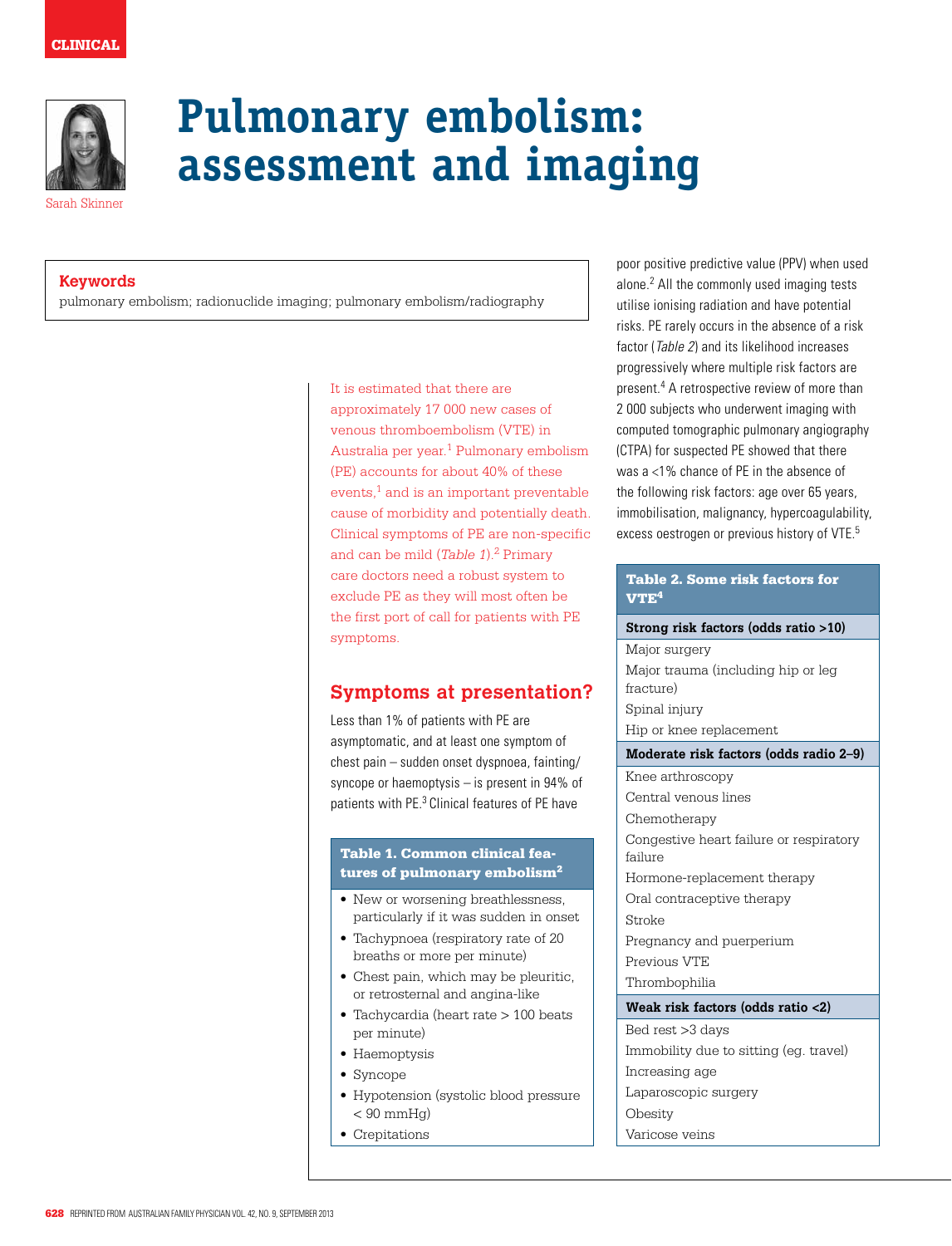# **Who should be investigated?**

Haemodynamically unstable patients with suspected PE should be immediately referred for consideration of thrombolysis in an inpatient setting as the risk of mortality is high (>15%).<sup>6</sup>

Figure 1 outlines a pathway for making decisions about when to image for suspected PE.

## **Step 1. Assessing pre-test probability**

Not all patients presenting with possible symptoms of PE need to undergo imaging tests and the interpretation of those tests depends on the pre-test likelihood of PE. A robust way to stratify patient risk is to use one of the validated clinical decision rules.7 Commonly applied tools are the Wells clinical decision rule $8$  or the revised Geneva rule  $9$  (Table 3). Using the Wells system, a patient is stratified into low, intermediate or high probability, or alternatively into likely or unlikely. Relative prevalence of PE is 10% for low probability, 30% for intermediate probability and 65% for high probability groups.<sup>6</sup> A high clinical probability should precipitate immediate referral

for imaging<sup>6</sup> and consideration of empirical lowmolecular-weight heparin therapy if available as D-dimer testing cannot exclude PE in this group.<sup>6</sup>

## **Step 2. D-dimer testing**

D-dimer is a degradation product of cross-linked fibrin and is elevated in plasma in the presence of clot because of the activation of coagulation and fibrinolysis. A negative D-dimer using a quantitative enzyme-linked immunoabsorbent assay (ELISA) has a sensitivity of >95% and effectively excludes PE in low- and intermediateprobability groups. Qualitative D-dimer tests are less reliable, but they have been used safely in the primary care setting with the Wells rule in excluding PE.10 D-dimer cannot be used to confirm PE as fibrin is also produced in cancer, inflammation, infection and necrosis.<sup>6</sup> The combination of clinical assessment and D-dimer testing misses less than 2% of VTE in a general practice population.10

# **Step 3. Imaging**

Patients in low and intermediate pre-test probability groups with positive D-dimer and patients with high pre-test probability should proceed to imaging.

## **Lower limb (compression) ultrasound**

Compression ultrasound (US) has high sensitivity for detection of proximal deep vein thrombosis (DVT), which is the source of PE in 90% of patients.<sup>6</sup> A positive lower limb US is present in 30–50% of patients with PE11,12 and is useful where tests using ionising radiation are less desirable, for example in pregnancy.

## **Ventilation-perfusion lung scintigraphy**

Ventilation-perfusion lung scintigraphy (VQ) (Figure 2) uses macro-aggregated albumin (MAA) particles labelled with technetium-99m to assess lung tissue perfusion and compares it with ventilation images obtained after inspiring an aerosol of technetium-99m-labelled fine-carbon particles. In Australia, the patient is usually imaged with single photon emission computed tomography (SPECT), from which multiple reconstruction planes can be produced similar to CT. No specific

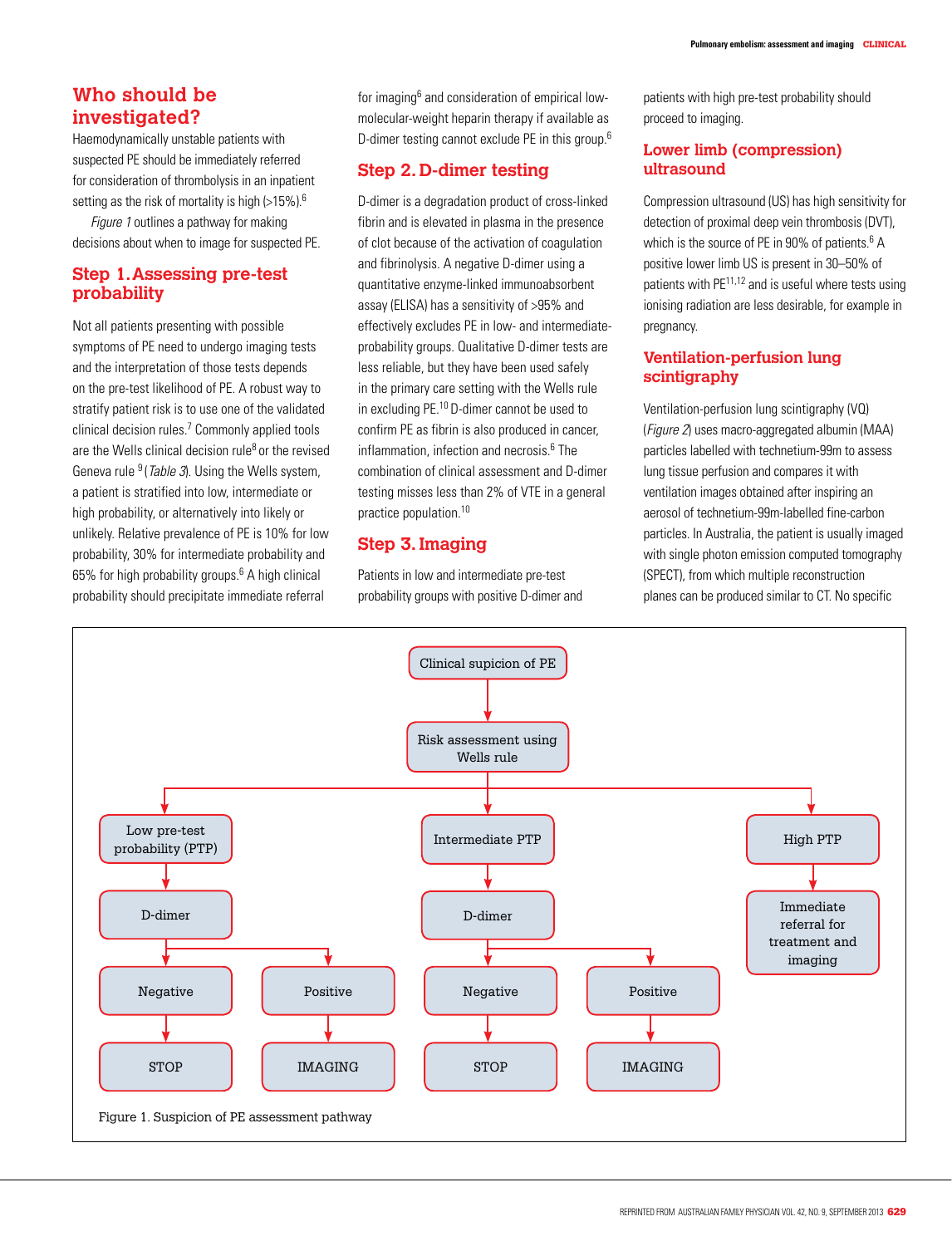preparation is required and there are no absolute contraindications. The test takes approximately 30 minutes and is usually well tolerated. Conventional planar imaging can be used for morbidly obese patients who exceed the system table weight limits or for patients who are unable to lie flat, but are less accurate than SPECT or CTPA.13

When PE occludes a pulmonary artery branch, the area supplied by this vessel will appear as a 'cold' defect with no activity on perfusion imaging and no corresponding defect on ventilation imaging, called a VQ 'mismatch'. A 'matched' defect present on both ventilation and perfusion indicates hypoperfusion is due to vasoconstriction secondary to hypoventilation and not due to PE.

The Prospective Investigative Study of Acute Pulmonary Embolism Diagnosis (PISAPED) approach to perfusion scan interpretation defines PE "+" or present based on one or more wedge-shaped perfusion defects regardless of size. This system is easier to understand for referrers (it is similar to the binary system used in CTPA) and has high interobserver agreement. The PPV of PE + scan is 92% and increases to 99% when combined with high clinical pre-test probability.<sup>14</sup> This approach also reduces the proportion of non-diagnostic scans.13,15–17

The use of tomographic techniques (SPECT) in VQ scintigraphy and the simplified perfusion scan diagnostic approach improves both sensitivity

| Revised Geneva score <sup>9</sup>                                 |           | Wells score <sup>8</sup>                     |          |  |
|-------------------------------------------------------------------|-----------|----------------------------------------------|----------|--|
| <b>Variable</b>                                                   | Points    | <b>Variable</b>                              | Points   |  |
| <b>Predisposing factors</b>                                       |           | <b>Predisposing factors</b>                  |          |  |
| Age $>65$ years                                                   | $+1$      |                                              |          |  |
| Previous DVT or PE                                                | $+3$      | Previous DVT or PE                           | $+1.5$   |  |
| Surgery or fracture within 1<br>month                             | $+2$      | Recent surgery or<br>immobilisation          | $+1.5$   |  |
| Active malignancy                                                 | $+2$      | Malignancy                                   | $+1$     |  |
| <b>Symptoms</b>                                                   |           | <b>Symptoms</b>                              |          |  |
| Unilateral lower limb pain                                        | $+3$      |                                              |          |  |
| Haemoptysis                                                       | $+2$      | Haemoptysis                                  | $+1$     |  |
| Clinical signs                                                    |           | Clinical signs                               |          |  |
| Heart rate                                                        |           | Heart rate                                   |          |  |
| 75-94 beats/min                                                   | $+3$      | $>100$ beats/min                             | $+1.5$   |  |
| >95 beats/min                                                     | $+5$      |                                              |          |  |
| Pain on lower-limb deep venous<br>palpation and unilateral oedema | $+4$      | Clinical signs of DVT                        | $+3$     |  |
|                                                                   |           | Clinical judgement                           |          |  |
|                                                                   |           | Alternative diagnosis less<br>likely than PE | $+3$     |  |
| Clinical probability                                              | Total     | Clinical probability (3 levels)              | Total    |  |
| Low                                                               | $0 - 3$   | Low                                          | $0 - 1$  |  |
| Intermediate                                                      | $4 - 10$  | Intermediate                                 | $2 - 6$  |  |
| High                                                              | $\geq$ 11 | High                                         | $\geq 7$ |  |

#### Table 3. Clinical decision rules for PE: Revised Geneva<sup>9</sup> and Wells score<sup>8</sup>

multicentre trials like the Prospective Investigation of Pulmonary Embolism Diagnosis (PIOPED) studies. A normal VQ scan excludes PE and a positive scan in the presence of intermediate to high pretest probability confirms it.<sup>6,17</sup> Further investigation is required where clinical likelihood and imaging tests are discrepant or if the test is non-diagnostic.<sup>6</sup> Radiation burden is very favourable (1.1–1.5 mSv) compared with CTPA and makes the VQ scan very useful in pregnancy and younger patients.<sup>6</sup> **Computed tomographic pulmonary angiography**

> CT is becoming the method of choice for evaluating pulmonary vessels because of its wider availability and ability to demonstrate alternative causes of symptoms. CTPA is fast and generally well tolerated (Figure 3). Most scanners can scan

and specificity by detecting more subsegmental defects and has superior sensitivity when compared directly to 4-slice CT.13,15,18 99m-Tc-technegas also improves specificity and negative predictive value (NPV)19 and is routinely used in Australia, but is still unavailable in the United States. Many referring doctors in Australia are unaware of this and the negative effect it has had on diagnostic performance of the VQ scan in large international



| Table 4. Comparison of VQ scan and CTPA <sup>17,20</sup> |                                    |                                    |                    |            |            |  |  |  |
|----------------------------------------------------------|------------------------------------|------------------------------------|--------------------|------------|------------|--|--|--|
|                                                          | Sensitivity<br>$(95\% \text{ CI})$ | Specificity<br>$(95\% \text{ CI})$ | Non-<br>diagnostic | <b>PPV</b> | <b>NPV</b> |  |  |  |
| VQ using<br><b>PISAPED</b>                               | 80.5% (75.9–84.3%)                 | 96.6% (96.5-97.4%)                 | 0%                 | 84.7%      | 94.5%      |  |  |  |
| <b>CTPA</b>                                              | $83%$ *                            | $96\%*$                            | 6%                 | 85.7%      | 94.8%      |  |  |  |
| * When non-diagnostic scans are excluded                 |                                    |                                    |                    |            |            |  |  |  |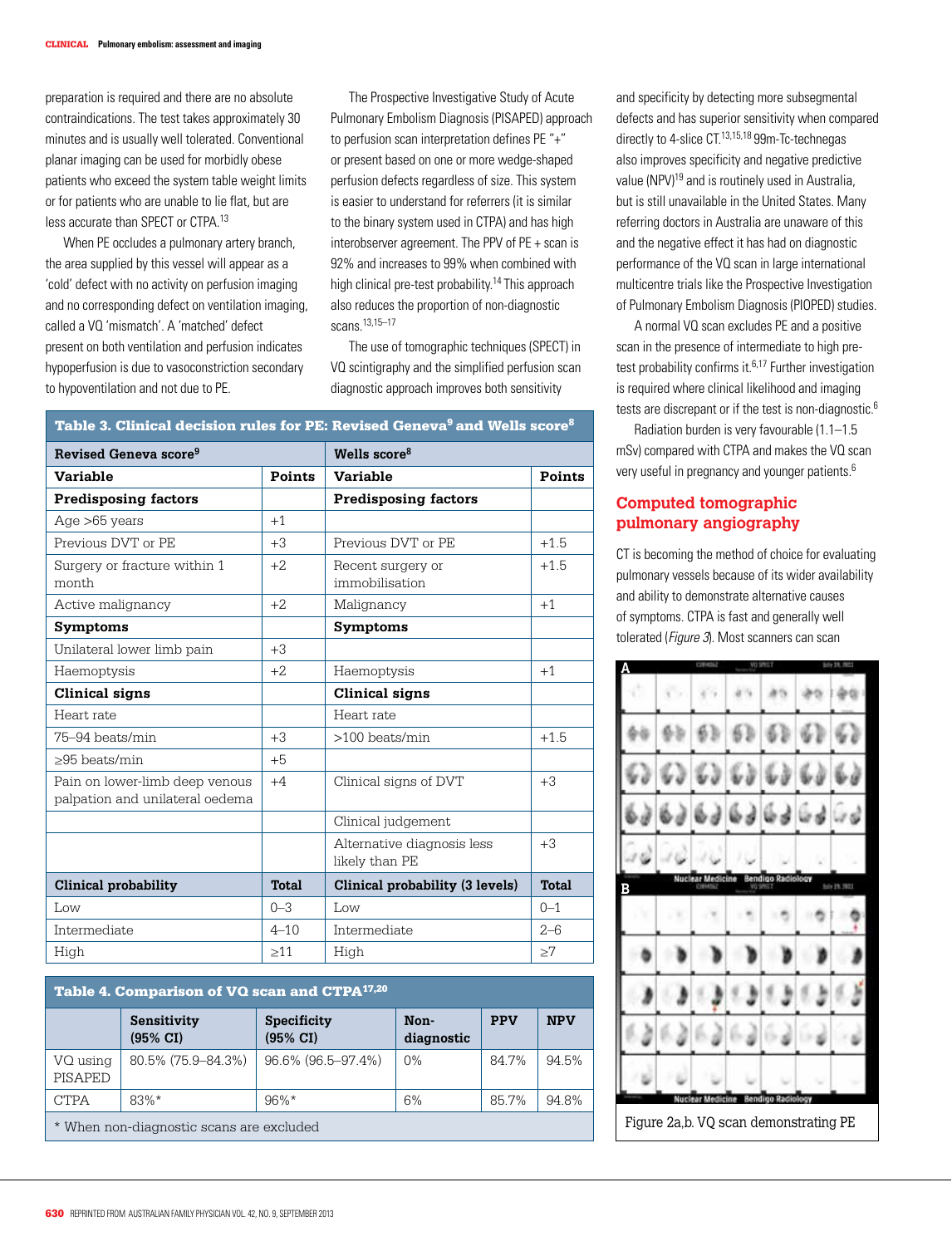



In the low and intermediate pre-test probability groups, a negative CTPA has a high NPV of 97% and 89%, respectively, when nondiagnostic scans are removed.20 The PPV of a positive test in the high pre-test probability group is above 90%.20 Discrepancies between clinical pre-test likelihood and CT result, such as a negative CT in the high pre-test probability group, should be followed with further imaging with lower limb US, VQ scan or pulmonary angiography to avoid under-treatment and associated risks.6,21(Figure 4)

CT has superior sensitivity for the detection of small subsegmental emboli when compared with planar VQ imaging, but increased diagnosis has been associated with an increase in complications from anticoagulation without a decrease in mortality from PE.22–24 Small emboli are believed to be resorbed with no clinical effect.<sup>23</sup>

CT is relatively contraindicated in the presence of moderate-to-severe renal disease because of the risk of contrast-induced nephropathy. CT also has a relatively high radiation dose of 7 mSv (or more than 5 times a VQ scan). This makes it relatively less attractive for younger patients and young women in particular, because of the relatively large dose delivered to the radiosensitive breast. Novel CT reconstruction algorithms (so-called 'low-dose' CT), which allow less radiation to be delivered while preserving diagnostic quality are increasingly available, and should be used if available.<sup>25</sup>



## **VQ or CTPA?**

Diagnostic accuracy of CTPA and VQ SPECT (using current criteria) is similar (Table 4) although CTPA detects clots in smaller vessels. CTPA may have the advantage of widespread availability where VQ scanning may not be available outside working hours. Radiation dose of VQ is significantly less than CTPA, which makes VQ preferable for young women and for follow up to establish baseline post-treatment. There is a higher risk of contrastinduced nephropathy with intravenous contrast for CTPA in patients with moderate-to-severe renal impairment and VQ is preferable in these patients.

# **Pregnancy and breastfeeding**

PE is a leading cause of maternal mortality. D-dimer assays are of limited usefulness, as D-dimer increases in the second trimester of pregnancy. Choice of imaging tests is controversial and should be discussed with a diagnostic imaging and/or nuclear medicine specialist. Some centres advocate CT over VQ because of a lower radiation dose to the foetus, particularly earlier in pregnancy. Perfusion-only lung scanning using a reduced dose of 100 MBq technetium-99m yields a dose to the foetus of approximately 0.25 mSv,<sup>26</sup> which is identical to CTPA.<sup>27</sup> The dose to the maternal breast is significantly less with VQ scans.<sup>28</sup> Breastfeeding needs to be interrupted for 13 hours after VQ,<sup>26</sup> but does not need to be stopped after CT contrast.

# **Conclusion**

Exclusion of PE requires the combination of clinical assessment and appropriate use of

diagnostic tests including D-dimer assay and imaging. Multidetector CT accessibility means that this is now often the diagnostic imaging test used, but VQ scanning is a well-validated investigation able to diagnose or eliminate PE with similar diagnostic certainty. An isolated subsegmental thrombus identified on CT is probably not significant and does not usually require treatment.

### **Author**

Sarah Skinner BMBS, FRANZCR, is consultant radiologist, Bendigo Health, Bendigo, VIC. SSkinner@bendigohealth.org.au Competing interests: None.

Provenance and peer review: Commissioned; externally peer reviewed.

#### **References**

- 1. Ho WK, Hankey GJ, Eikelboom JW. The incidence of venous thromboembolism: a prospective, communitybased study in Perth, Western Australia. Med J Aust 2008;189:144–47.
- 2. National Institute of Health and Care Excellence (NICE). Pulmonary embolism. Available at: http:// cks.nice.org.uk/pulmonary-embolism#!diagnosissub [Accessed 2 August 2013].
- 3. Miniati M, Cenci C, Monti S, Poli D. Clinical presentation of acute pulmonary embolism: survey of 800 cases. PLoS One 2012;7:e30891.
- 4. Anderson FA Jr, Spencer FA. Risk factors for venous thromboembolism. Circulation 2003;107:I9–16.
- 5. Mamlouk MD, vanSonnenberg E, Gosalia R, et al. Pulmonary embolism at CT angiography: implications for appropriateness, cost, and radiation exposure in 2003 patients. Radiology 2010;256:625–32.
- 6. Torbicki A, Perrier A, Konstantinides S, et al. Guidelines on the diagnosis and management of acute pulmonary embolism. The Task Force for the Diagnosis and Management of Acute Pulmonary Embolism of the European Society of Cardiology (ESC). Eur Heart J 2008;29:2276–315.